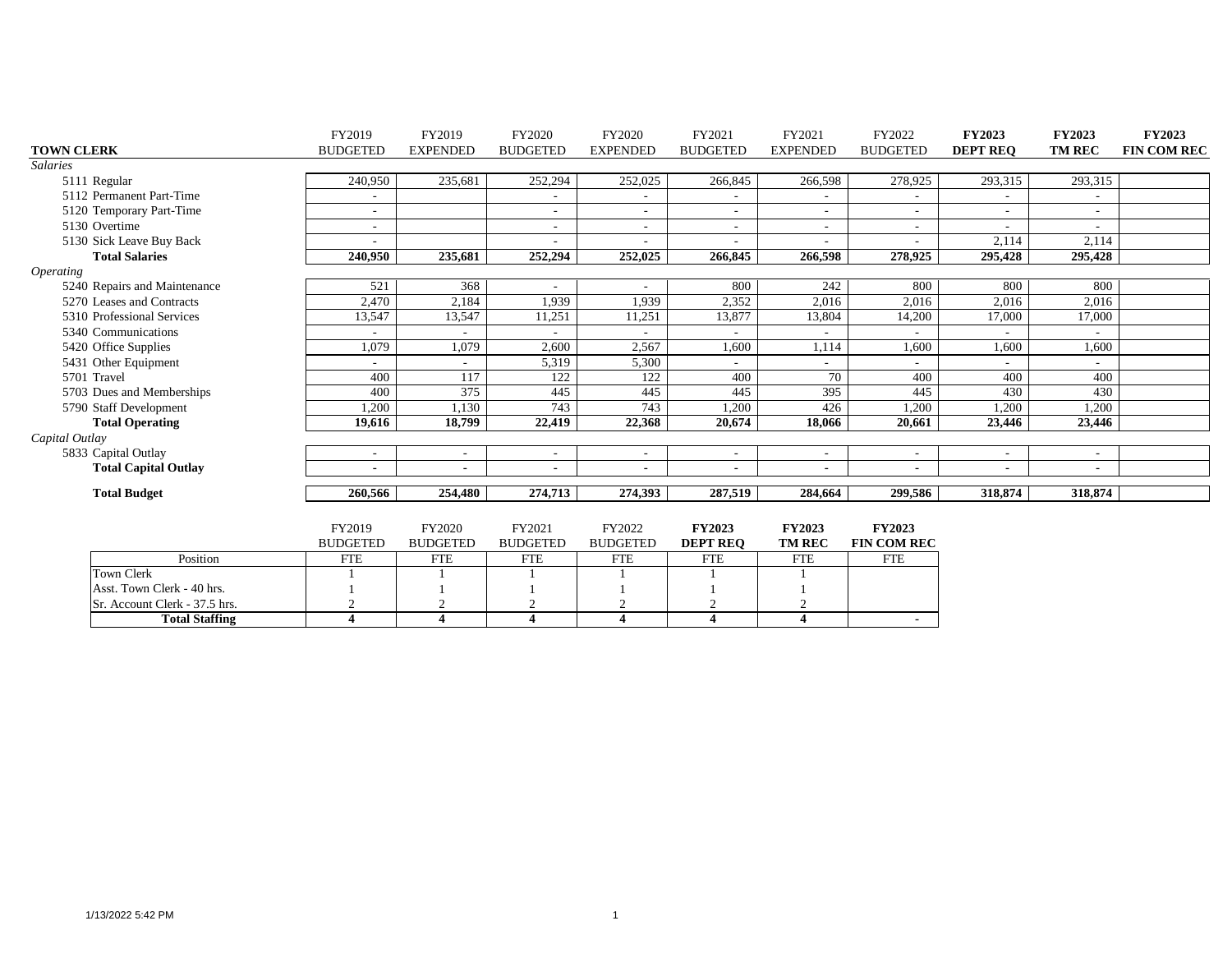#### **FISCAL YEAR 2023 TOWN CLERK DEPARTMENT SALARY INFORMATION TOWN MANAGER RECOMMENDED**

| <b>Regular Salaries</b> |                               |            |       |             |                    |             |                     |           |                     |
|-------------------------|-------------------------------|------------|-------|-------------|--------------------|-------------|---------------------|-----------|---------------------|
| <b>Name</b>             | <b>Position</b>               | Ann. Date  | Grade | <b>Step</b> | <b>Base Salary</b> | Longevity % | <b>Longevity</b> \$ | Wage Def. | <b>Total Salary</b> |
| Denise Graffeo          | <b>Town Clerk</b>             | 2/22/2004  |       | ◠           | 107.236            |             | 2.200               |           | 109.436             |
| Denise Graffeo          | Certification                 |            |       |             | 1,000              |             |                     |           | 1,000               |
| Michele Sullivan        | <b>Asst. Town Clerk</b>       | 6/15/2009  | 6     | 10          | 75,983             |             | 1,700               | 2,659     | 80,342              |
| Sarah McMullen          | <b>Sr.</b> Account Clerk      | 8/27/2018  |       |             | 7.193              |             |                     |           | 7.193               |
| Sarah McMullen          | ISr. Account Clerk            | 8/27/2018  |       |             | 42,026             |             |                     |           | 42,026              |
| Deborah Winter          | <b>Sr. Account Clerk</b>      | 10/31/2011 |       |             | 51,617             |             | 1,700               |           | 53,317              |
|                         |                               |            |       |             |                    |             |                     |           |                     |
|                         | <b>Total Regular Salaries</b> |            |       |             | 285,055            |             | 5,600               | 2,659     | 293,315             |

#### *Permanent Part-Time Salaries*

| Name                                      | Position | Ann. Date | Grade | Step | <b>Base Salary</b> | Longevity % | <b>Longevity</b> \$ | Wage Def. | <b>Total Salarv</b> |
|-------------------------------------------|----------|-----------|-------|------|--------------------|-------------|---------------------|-----------|---------------------|
|                                           |          |           |       |      |                    |             |                     |           |                     |
|                                           |          |           |       |      |                    |             |                     |           |                     |
| <b>Total Permanent Part-Time Salaries</b> |          |           |       |      |                    |             |                     |           |                     |

#### *Temporary Part-Time Salaries*

| <b>Name</b>                               | Position | Ann. Date | Grade | <b>Step</b> | <b>Base Salary</b> | Longevity % | Longevity S | Wage Def. | <b>Total Salary</b> |
|-------------------------------------------|----------|-----------|-------|-------------|--------------------|-------------|-------------|-----------|---------------------|
|                                           |          |           |       |             |                    |             |             |           |                     |
|                                           |          |           |       |             |                    |             |             |           |                     |
| <b>Total Temporary Part-Time Salaries</b> |          |           |       |             | -                  |             |             |           |                     |

#### *Overtime*

| Name                  | $\cdot \cdot$<br>Position |  | Amount |  | $\mathbf{a}$<br>m<br>Fotal<br>Benefit |
|-----------------------|---------------------------|--|--------|--|---------------------------------------|
|                       |                           |  |        |  |                                       |
| <b>Total Overtime</b> |                           |  |        |  |                                       |

#### *Sick Leave Buy Back*

| <b>Name</b>                           | <b>Position</b>                | <b>Retirement Date</b> | t of Davs | Annual Sal.     | Weekly Sal. | Daily Sal.    | <b>Total Benefit</b> |
|---------------------------------------|--------------------------------|------------------------|-----------|-----------------|-------------|---------------|----------------------|
| Denise Graffeo                        | $\sim$<br>l m<br>Clerk<br>Town |                        |           | 110.336<br>- 11 | 2.114       | 100.7<br>444. | --                   |
| <b>Total Sick Leave</b><br>? Buy-Back |                                |                        |           |                 |             |               | <u>.</u> .           |
|                                       |                                |                        |           |                 |             |               |                      |

| <b>Depar</b><br>--<br>Fotal<br>men. |  |  |  | าเ<br>ົນ |
|-------------------------------------|--|--|--|----------|
|                                     |  |  |  |          |

| S McMullen step increase due 8/27/22 |    |           |                |
|--------------------------------------|----|-----------|----------------|
| 8 weeks at step 5                    | S  | 46.933.00 | \$7.192.80     |
| 44.2 weeks at step 6                 | S  | 49,633.00 | \$42,026.41    |
|                                      |    |           | \$49,219.21    |
|                                      |    |           |                |
| S McMullen step increase due 8/27/21 |    |           |                |
| 8.2 weeks at step 4                  | \$ | 42,424.00 | 6.664.31<br>\$ |
| 44 weeks at step 5                   | \$ | 44,890.00 | \$ 37,838.31   |
|                                      |    |           | 44,502.62      |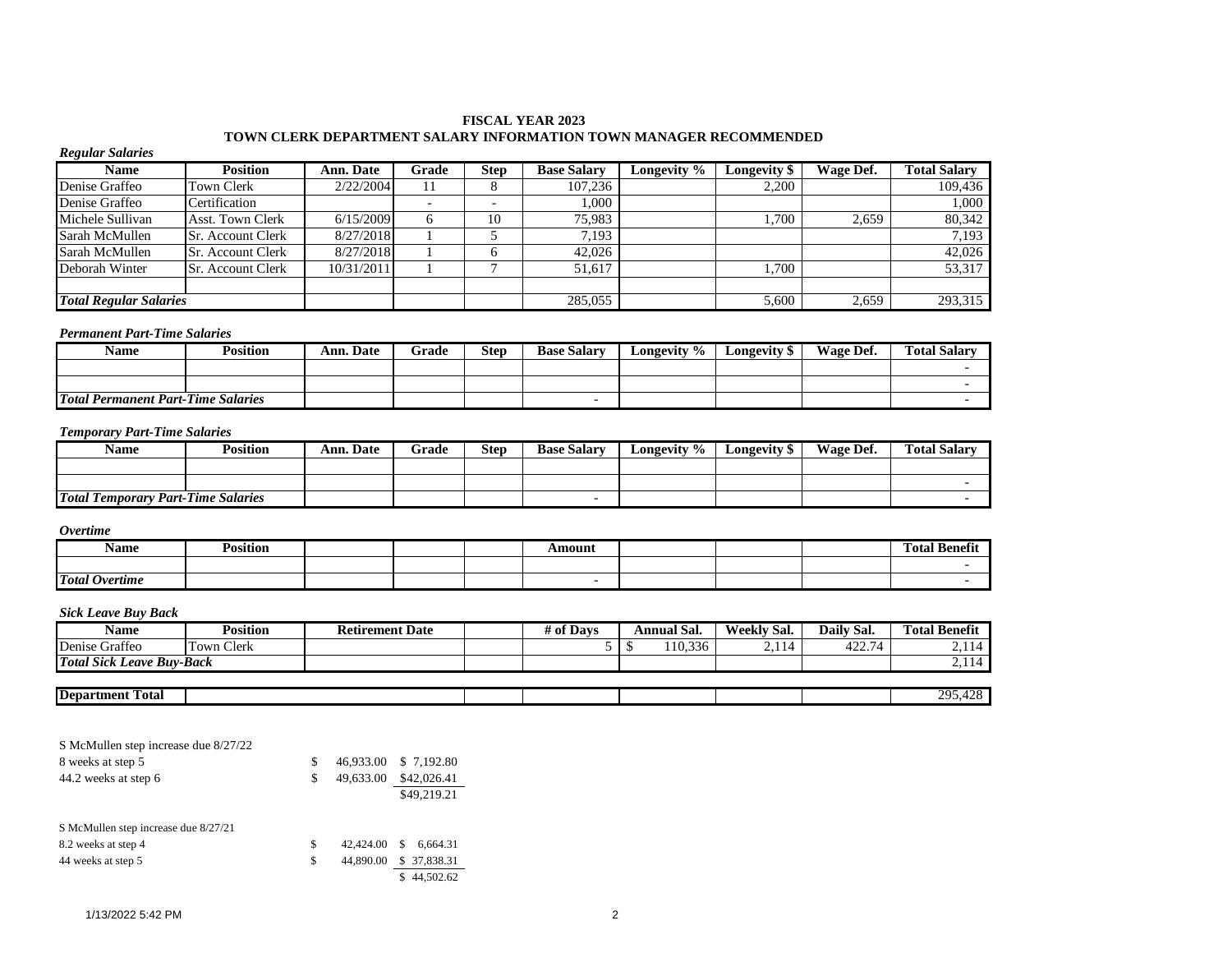#### **FISCAL YEAR 2023 TOWN CLERK DEPARTMENT SALARY INFORMATION DEPARTMENT REQUEST**

#### *Regular Salaries*

| <b>Name</b>                   | <b>Position</b>          | <b>Ann. Date</b> | Grade | <b>Step</b>              | <b>Base Salary</b> | <b>Longevity</b> $\overline{\%}$ | Longevity \$ | Wage Def. | <b>Total Salarv</b> |
|-------------------------------|--------------------------|------------------|-------|--------------------------|--------------------|----------------------------------|--------------|-----------|---------------------|
| Denise Graffeo                | <b>Town Clerk</b>        | 2/22/2004        |       |                          | 107,236            |                                  | 2,200        |           | 109,436             |
| Denise Graffeo                | Certification            |                  |       | $\overline{\phantom{a}}$ | 1,000              |                                  |              |           | 1,000               |
| Michele Sullivan              | <b>Asst. Town Clerk</b>  | 6/15/2009        |       | 10                       | 75,983             |                                  | 1.700        | 2.659     | 80,342              |
| Sarah McMullen                | <b>Sr.</b> Account Clerk | 8/27/2018        |       |                          | 7,193              |                                  |              |           | $7,\overline{193}$  |
| Sarah McMullen                | <b>Sr. Account Clerk</b> | 8/27/2018        |       |                          | 42,026             |                                  |              |           | 42,026              |
| Deborah Winter                | <b>Sr. Account Clerk</b> | 10/31/2011       |       |                          | 51,617             |                                  | 1.700        |           | 53,317              |
|                               |                          |                  |       |                          |                    |                                  |              |           |                     |
| <b>Total Regular Salaries</b> |                          |                  |       |                          | 285,055            |                                  | 5,600        | 2,659     | 293,315             |

### *Permanent Part-Time Salaries*

| Name                                      | <b>Position</b> | <b>Ann. Date</b> | Grade | <b>Step</b> | <b>Base Salary</b> | Longevity % | Longevity " | Wage Def. | <b>Total Salary</b> |
|-------------------------------------------|-----------------|------------------|-------|-------------|--------------------|-------------|-------------|-----------|---------------------|
|                                           |                 |                  |       |             |                    |             |             |           |                     |
|                                           |                 |                  |       |             |                    |             |             |           |                     |
| <b>Total Permanent Part-Time Salaries</b> |                 |                  |       |             |                    |             |             |           |                     |

#### *Temporary Part-Time Salaries*

| Name                                      | Position | <b>Ann. Date</b> | Grade | <b>Step</b> | <b>Base Salary</b> | Longevity $\%$ | Longevity 5 | Wage Def. | <b>Total Salary</b> |
|-------------------------------------------|----------|------------------|-------|-------------|--------------------|----------------|-------------|-----------|---------------------|
|                                           |          |                  |       |             |                    |                |             |           |                     |
|                                           |          |                  |       |             |                    |                |             |           |                     |
| <b>Total Temporary Part-Time Salaries</b> |          |                  |       |             | -                  |                |             |           |                     |

#### *Overtime*

| Name                  | Position |  | Amount |  | $\mathbf{a}$<br>m<br>$\mathbf{r}$<br>-Benetit<br>rotal i |
|-----------------------|----------|--|--------|--|----------------------------------------------------------|
|                       |          |  |        |  |                                                          |
| <b>Total Overtime</b> |          |  |        |  |                                                          |

#### *Sick Leave Buy Back*

| Name                                           | <sup>&gt;</sup> osition | Date<br>Retirement | t of Davs | Annual | $\sim$<br>`Sal. | $\sim$<br>Weekly<br>Sal. | <i>D</i> aily<br>* Sal.      | <b>Total Benefit</b> |
|------------------------------------------------|-------------------------|--------------------|-----------|--------|-----------------|--------------------------|------------------------------|----------------------|
| Denise<br>$\sim$<br>Graffeo                    | <b>Town Clerk</b>       |                    |           | 110    | $\sim$<br>U.336 | $\sim$ 1 $\sim$          | $\sim$ $\sim$<br>ᅭ.<br>T/1/1 | . .                  |
| Total<br>.<br><b>Buv-Back</b><br>Sick<br>Leave |                         |                    |           |        |                 |                          |                              | 4.11                 |

| ID0<br>rotal<br>epartment |  |  |  | 20S<br>$\ddot{\,}$ |
|---------------------------|--|--|--|--------------------|
|                           |  |  |  |                    |

S McMullen step increase due 8/27/22

| 8 weeks at step 5    |  | 46,933.00 \$ 7,192.80 |
|----------------------|--|-----------------------|
| 44.2 weeks at step 6 |  | 49,633.00 \$42,026.41 |
|                      |  | \$49,219.21           |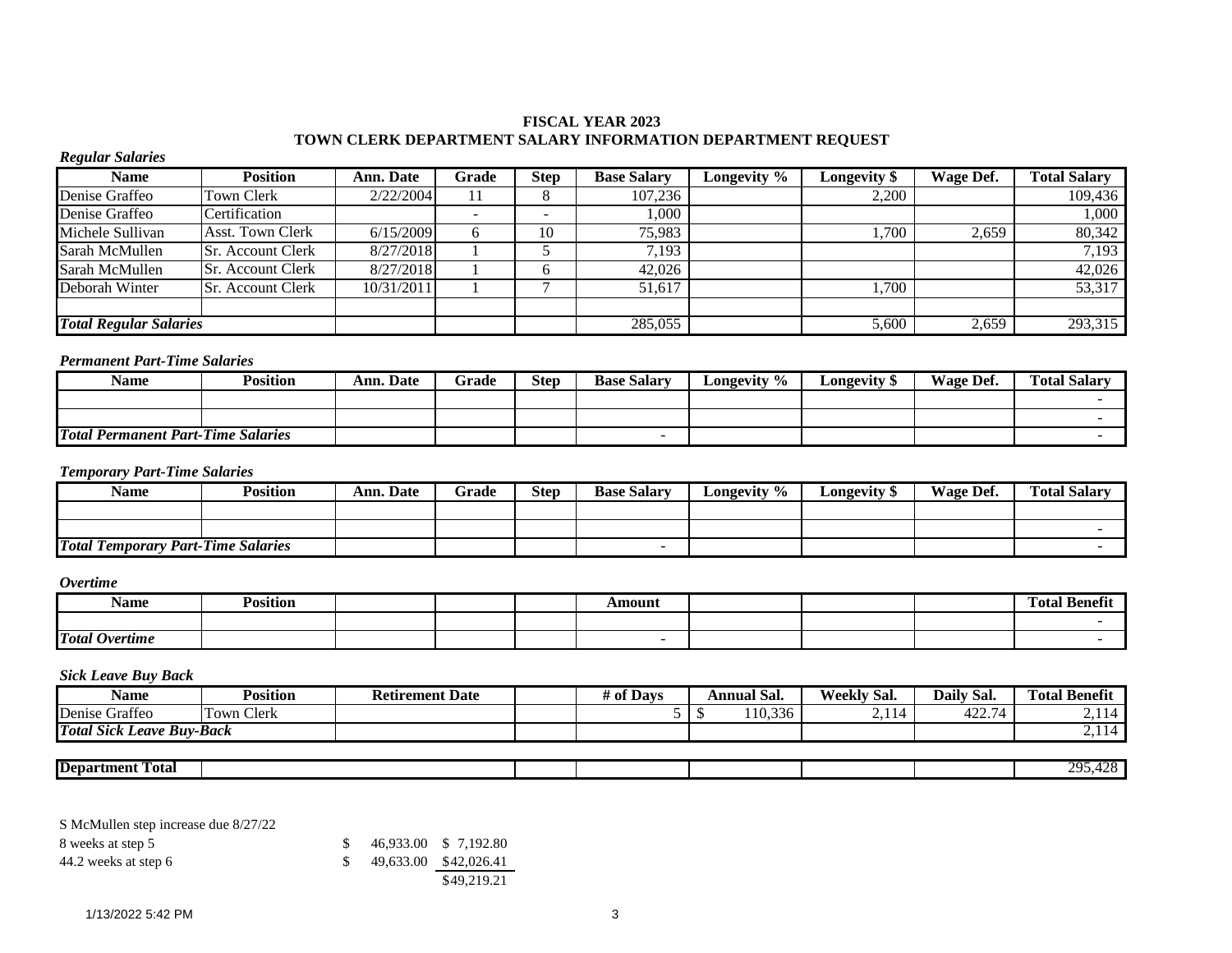#### **FISCAL YEAR 2021 TOWN CLERK DEPARTMENT SALARY INFORMATION**

| <b>Regular Salaries</b>       |                          |                  |       |             |                    |             |              |           |                     |
|-------------------------------|--------------------------|------------------|-------|-------------|--------------------|-------------|--------------|-----------|---------------------|
| <b>Name</b>                   | <b>Position</b>          | <b>Ann. Date</b> | Grade | <b>Step</b> | <b>Base Salary</b> | Longevity % | Longevity \$ | Wage Def. | <b>Total Salary</b> |
| Denise Graffeo                | <b>Town Clerk</b>        | 2/22/2004        | 11    |             | 102,329            |             | 2.100        |           | 104.429             |
| Denise Graffeo                | Certification            |                  |       |             | 1.000              |             |              |           | 1,000               |
| Michele Sullivan              | <b>Asst. Town Clerk</b>  | 6/15/2009        | 6     | 10          | 74.311             |             | 1.600        |           | 75,911              |
| Sarah McMullen                | <b>Sr.</b> Account Clerk | 8/27/2018        |       | 4           | 6.814              |             |              |           | 6.814               |
| Sarah McMullen                | <b>Sr. Account Clerk</b> | 8/27/2018        |       |             | 38,690             |             |              |           | 38,690              |
| Deborah Winter                | <b>Sr.</b> Account Clerk | 10/31/2011       |       |             | 50,481             |             | .600         |           | 52,081              |
|                               |                          |                  |       |             |                    |             |              |           |                     |
| <b>Total Regular Salaries</b> |                          |                  |       |             | 273,625            |             | 5,300        |           | 278,925             |

#### *Permanent Part-Time Salaries*

| Name                                      | Position | Ann. Date | Grade | <b>Step</b> | <b>Base Salary</b> | Longevity % | Longevity \$ | Wage Def. | <b>Total Salary</b> |
|-------------------------------------------|----------|-----------|-------|-------------|--------------------|-------------|--------------|-----------|---------------------|
|                                           |          |           |       |             |                    |             |              |           |                     |
|                                           |          |           |       |             |                    |             |              |           |                     |
| <b>Total Permanent Part-Time Salaries</b> |          |           |       |             |                    |             |              |           |                     |

#### *Temporary Part-Time Salaries*

| Name                                      | Position | Ann. Date | Grade | Step | <b>Base Salary</b> | Longevity % | Longevity \$ | Wage Def. | <b>Total Salary</b> |
|-------------------------------------------|----------|-----------|-------|------|--------------------|-------------|--------------|-----------|---------------------|
|                                           |          |           |       |      |                    |             |              |           |                     |
|                                           |          |           |       |      |                    |             |              |           |                     |
| <b>Total Temporary Part-Time Salaries</b> |          |           |       |      |                    |             |              |           |                     |

#### *Overtime*

| Name                  | $\cdot \cdot$<br>–<br>Position |  | Amount |  | <b>CONT</b><br>. .<br>$\mathbf{r}$<br>Total Benefit |
|-----------------------|--------------------------------|--|--------|--|-----------------------------------------------------|
|                       |                                |  |        |  |                                                     |
| <b>Total Overtime</b> |                                |  |        |  |                                                     |

#### *Sick Leave Buy Back*

| Name                                       | 'ositior | Retirement .<br>Date | * Davs<br>0I | Annual Sal. | Weekly Sal. | Daily Sal. | Total Benefit<br>m |
|--------------------------------------------|----------|----------------------|--------------|-------------|-------------|------------|--------------------|
|                                            |          |                      |              |             |             |            |                    |
| <b>Total Sick</b><br><b>Leave Buv-Back</b> |          |                      |              |             |             |            |                    |
|                                            |          |                      |              |             |             |            |                    |

| <b>PERSONAL</b><br><b>Department</b><br>rotal<br>- |  |  |  | $\sim$ $\sim$ $\sim$ |
|----------------------------------------------------|--|--|--|----------------------|
|                                                    |  |  |  |                      |

#### D Graffeo Added \$1,000 CMC Certification Incentive to Base Salary

D Winter longevity due 10/31/21 17.4 at 1,000

34.8 at 1,500

| S McMullen step increase due 8/27/21 |                     |          |
|--------------------------------------|---------------------|----------|
| 8.2 weeks at step 4                  | 42,424.00 \$ 6,664  |          |
| 44 weeks at step 5                   | 44,890,00 \$ 37,838 |          |
|                                      |                     | \$44,503 |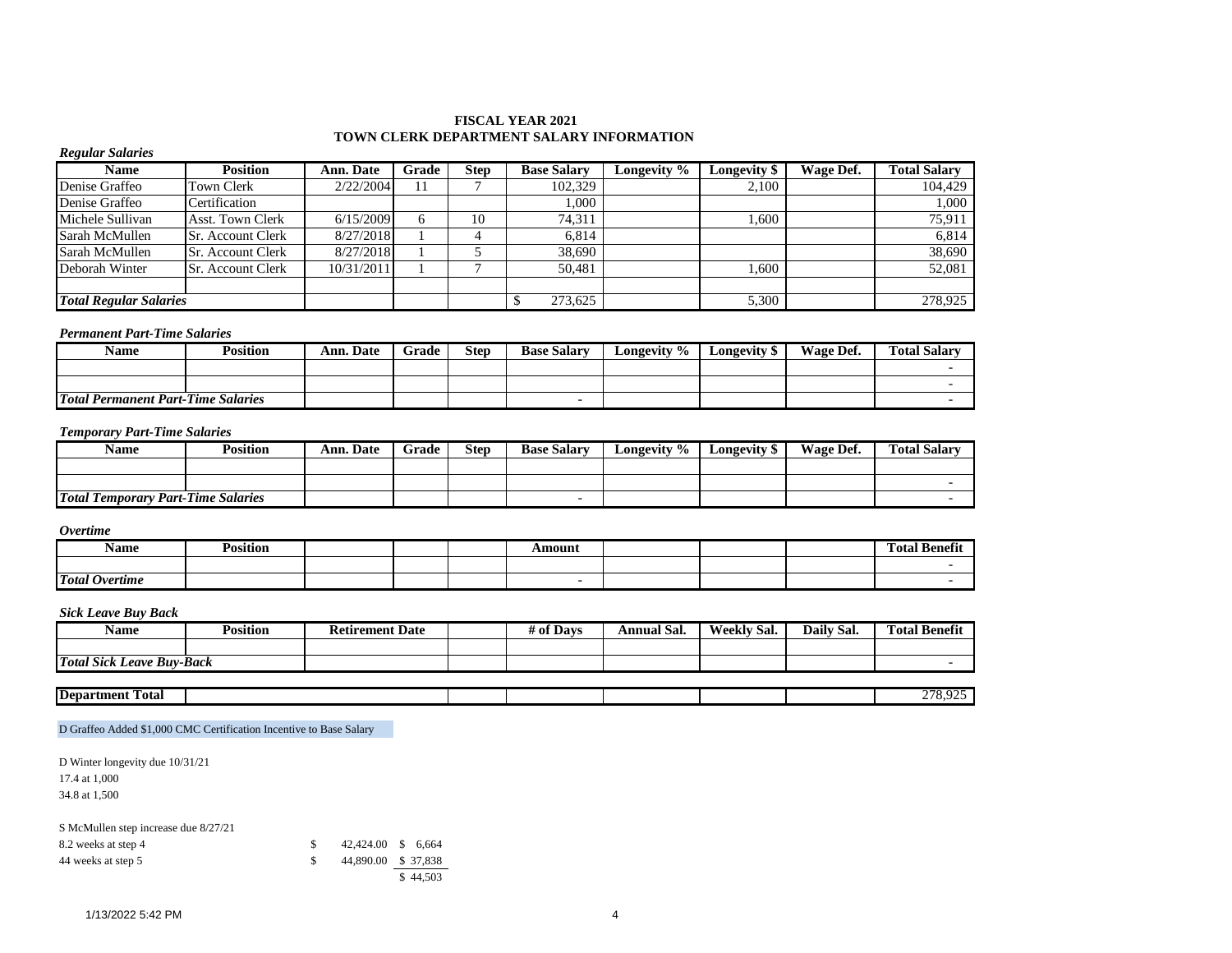# **FISCAL YEAR 2021 TOWN CLERK DEPARTMENT SALARY INFORMATION**

### *Regular Salaries*

| Name                          | <b>Position</b>          | <b>Ann. Date</b> | Grade | <b>Step</b> | <b>Base Salary</b> | Longevity $\%$ | Longevity \$ | Wage Def. | <b>Total Salary</b> |
|-------------------------------|--------------------------|------------------|-------|-------------|--------------------|----------------|--------------|-----------|---------------------|
| Denise Graffeo                | Town Clerk               | 2/22/2004        | 10    |             | 96,779             |                | 2,000        |           | 98,779              |
| Michele Sullivan              | Asst. Town Clerk         | 6/15/2009        |       | 10          | 74,146             |                | 1,500        |           | 75,646              |
| Sarah McMullen                | <b>Sr. Account Clerk</b> | 8/27/2018        |       |             | 6,453              |                |              |           | 6,453               |
| Sarah McMullen                | <b>Sr. Account Clerk</b> | 8/27/2018        |       |             | 35,597             |                |              |           | 35,597              |
| Deborah Winter                | <b>Sr. Account Clerk</b> | 10/31/2011       |       |             | 49,370             |                | .000         |           | 50,370              |
|                               |                          |                  |       |             |                    |                |              |           |                     |
| <b>Total Regular Salaries</b> |                          |                  |       |             | 262,345            |                | 4,500        |           | 266,845             |

# *Permanent Part-Time Salaries*

| Name                                      | Position | <b>Ann. Date</b> | Grade | <b>Step</b> | <b>Base Salary</b> | Longevity % | Longevity \$ | Wage Def. | <b>Total Salary</b> |
|-------------------------------------------|----------|------------------|-------|-------------|--------------------|-------------|--------------|-----------|---------------------|
|                                           |          |                  |       |             |                    |             |              |           |                     |
|                                           |          |                  |       |             |                    |             |              |           |                     |
| <b>Total Permanent Part-Time Salaries</b> |          |                  |       |             |                    |             |              |           |                     |

### *Temporary Part-Time Salaries*

| <b>Name</b>                               | Position | <b>Ann. Date</b> | Grade | <b>Step</b> | <b>Base Salary</b> | Longevity % | Longevity \$ | Wage Def. | <b>Total Salary</b> |
|-------------------------------------------|----------|------------------|-------|-------------|--------------------|-------------|--------------|-----------|---------------------|
|                                           |          |                  |       |             |                    |             |              |           |                     |
|                                           |          |                  |       |             |                    |             |              |           |                     |
| <b>Total Temporary Part-Time Salaries</b> |          |                  |       |             |                    |             |              |           |                     |

### *Overtime*

| Name                  | .<br>sıtıon |  | \molln |  | $\mathbf{a}$<br>Totar<br>- Ke<br>menn |
|-----------------------|-------------|--|--------|--|---------------------------------------|
|                       |             |  |        |  |                                       |
| <b>Total Overtime</b> |             |  |        |  |                                       |

# *Sick Leave Buy Back*

| Name                                                   | $\ddotsc$<br>Position | <b>Retirement Date</b> | # of Days | Annual Sal. | $\sim$<br>Weekly<br>`Sal. | Daily Sal. | <b>Total Benefit</b> |
|--------------------------------------------------------|-----------------------|------------------------|-----------|-------------|---------------------------|------------|----------------------|
|                                                        |                       |                        |           |             |                           |            |                      |
| <b>Total Sick L</b><br><i><b>Buv-Back</b></i><br>Leave |                       |                        |           |             |                           |            |                      |

| <b>Department</b><br>.<br>rotal - |  |  |  | 'hf<br>$\ddotsc$<br>$\mathbf{I}$ |
|-----------------------------------|--|--|--|----------------------------------|
|                                   |  |  |  |                                  |

Added \$1,000 CMC Certification Incentive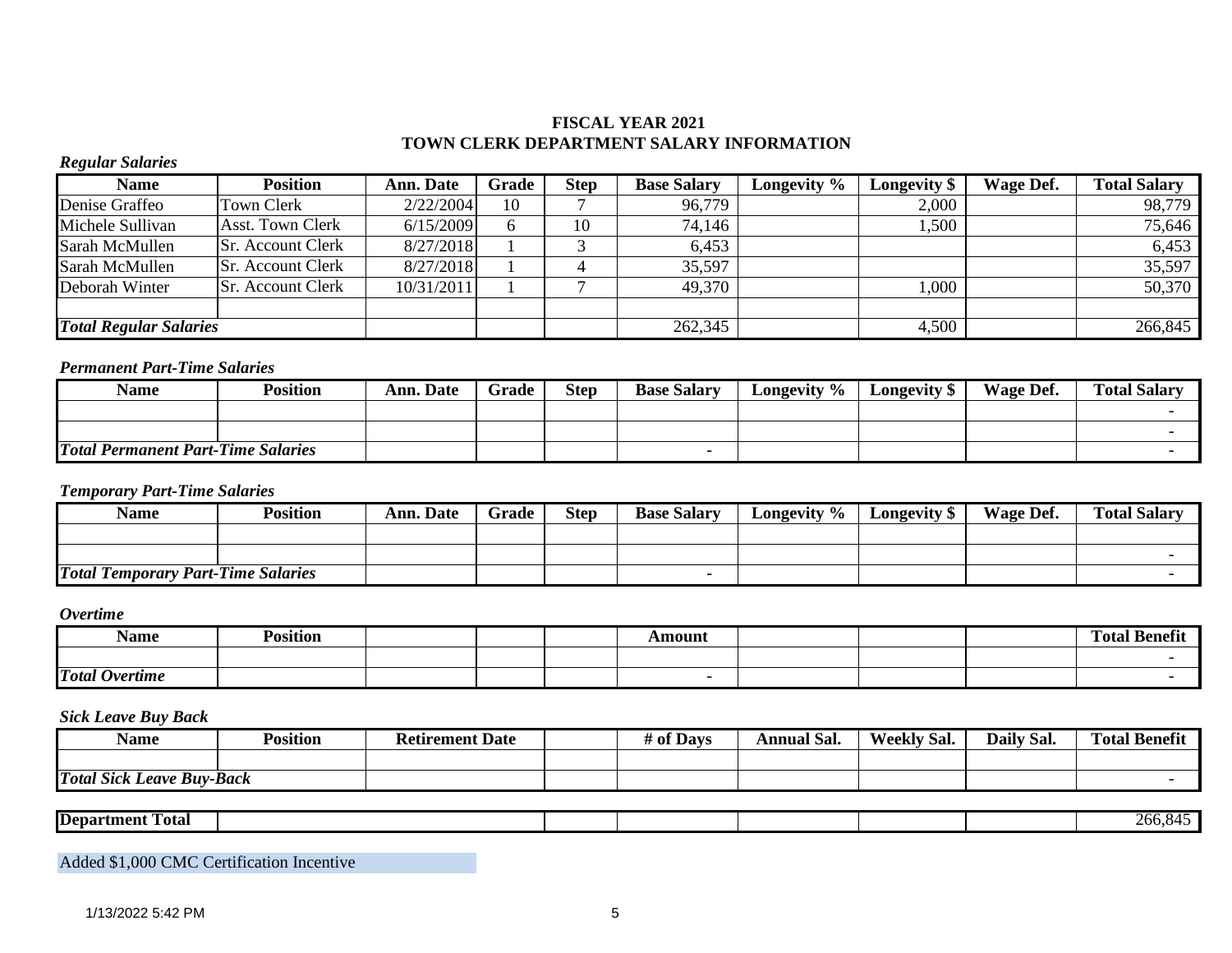# **TOWN CLERK OPERATING**

*5240 Repairs and Maintenance*

| FY2019          | FY2019          | FY2020          | FY2020         | FY2021          | FY2021   | FY2022          | <b>FY2023</b>   | <b>FY2023</b> |
|-----------------|-----------------|-----------------|----------------|-----------------|----------|-----------------|-----------------|---------------|
| <b>BUDGETED</b> | <b>EXPENDED</b> | <b>BUDGETED</b> | <b>YPENDED</b> | <b>BUDGETED</b> | EXPENDED | <b>BUDGETED</b> | <b>DEPT REQ</b> | <b>TM REC</b> |
| 501<br>⊥ ک ک    | 368             |                 |                | 800             | 242      | 800             | 800             | 800           |

Town Seal repair, Time Stamp, Typewriter, Shredder, Desktop Printers 800 800 800 800

*Total 5240 Repairs and Maintenance:* 800 800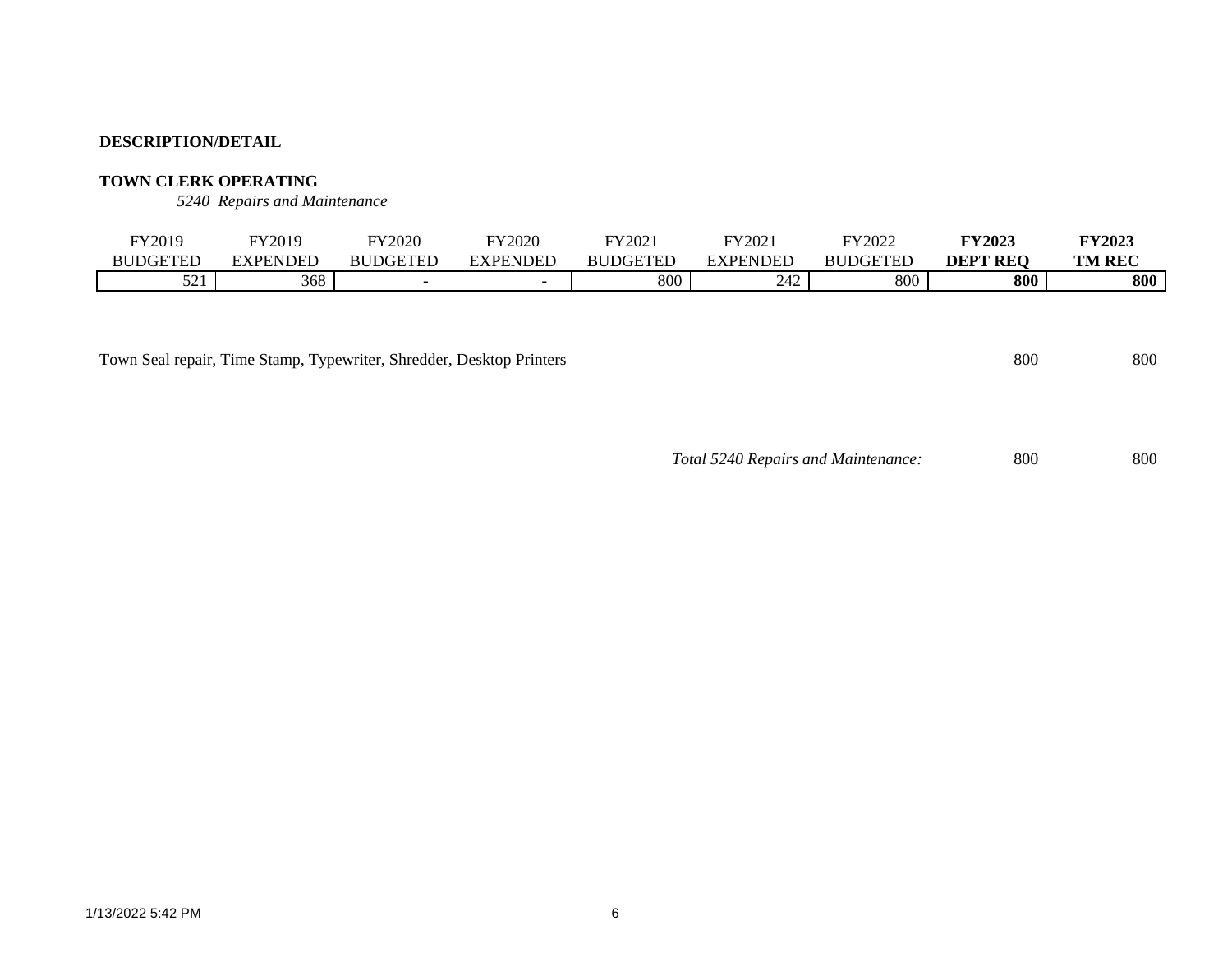# **TOWN CLERK OPERATING**

*5270 Leases and Contracts:*

| FY2019          | FY2019          | <b>FY2020</b>   | FY2020          | FY2021          | FY2021          | FY2022          | <b>FY2023</b>   | <b>FY2023</b> |
|-----------------|-----------------|-----------------|-----------------|-----------------|-----------------|-----------------|-----------------|---------------|
| <b>BUDGETED</b> | <b>EXPENDED</b> | <b>BUDGETED</b> | <b>EXPENDED</b> | <b>BUDGETED</b> | <b>EXPENDED</b> | <b>BUDGETED</b> | <b>DEPT REQ</b> | <b>TM REC</b> |
| 2,470           | 2,184           | ,939            | 1,939           | 2,352           | 2,016           | 2,016           | 2,016           | 2,016         |
|                 |                 |                 |                 |                 |                 |                 |                 |               |
|                 |                 |                 |                 |                 |                 |                 |                 |               |
|                 |                 |                 |                 |                 |                 |                 |                 |               |

Toshiba Copier Lease Agreement \$167.97x12=\$2015.64 2,016 2,016

*Total 5270 Leases and Contracts:* 2,016 2,016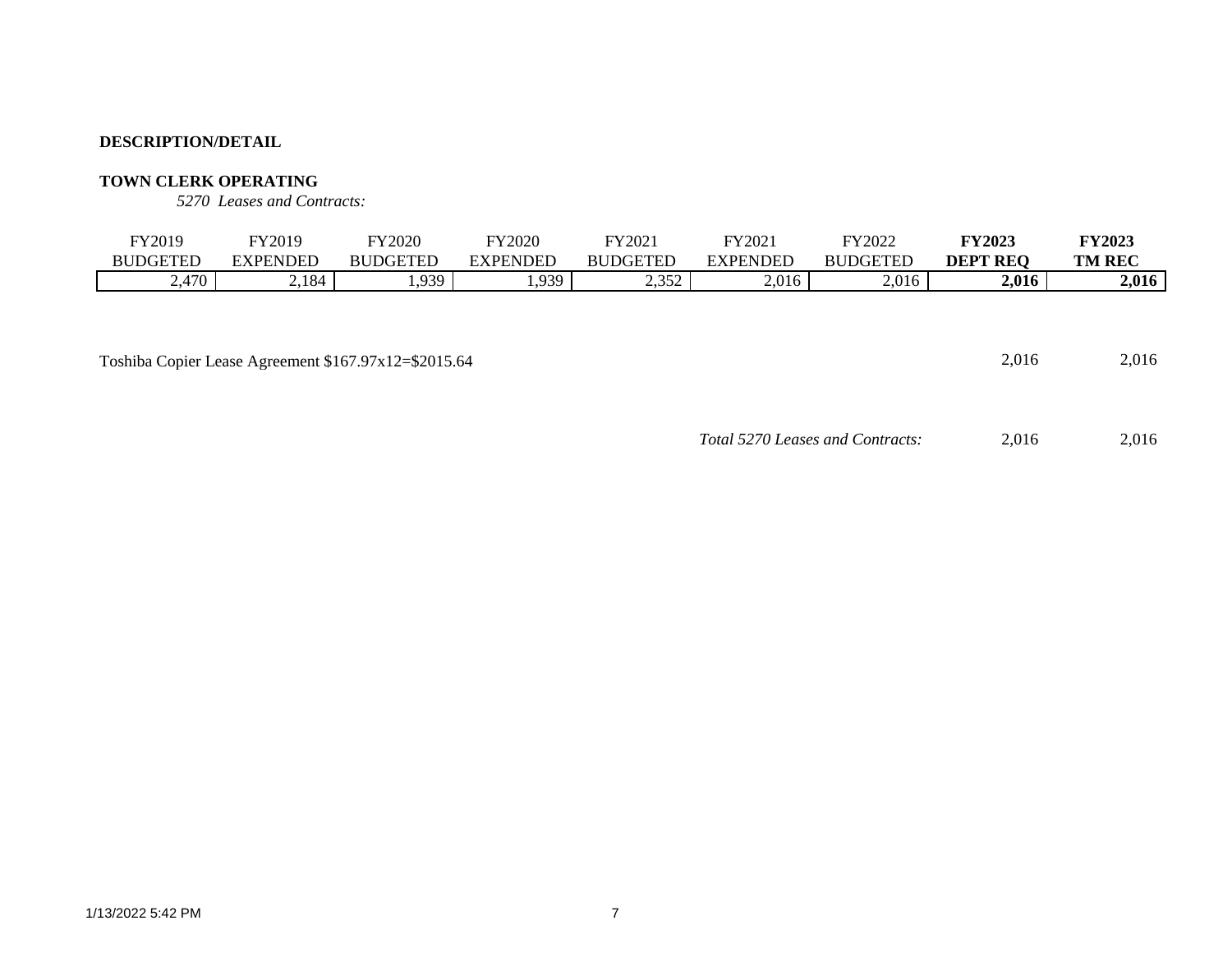# **TOWN CLERK OPERATING**

*5310 Professional Services*

| FY2019          | FY2019          | <b>FY2020</b>   | <b>FY2020</b>                     | FY2021                                                       | FY2021                            | FY2022          | <b>FY2023</b>   | <b>FY2023</b> |
|-----------------|-----------------|-----------------|-----------------------------------|--------------------------------------------------------------|-----------------------------------|-----------------|-----------------|---------------|
| <b>BUDGETED</b> | <b>EXPENDED</b> | <b>BUDGETED</b> | <b>EXPENDED</b>                   | <b>BUDGETED</b>                                              | <b>EXPENDED</b>                   | <b>BUDGETED</b> | <b>DEPT REQ</b> | <b>TM REC</b> |
| 13,547          | 13,547          | 11,251          | 11,251                            | 13,877                                                       | 13,804                            | 14,200          | 17,000          | 17,000        |
|                 |                 |                 |                                   |                                                              |                                   |                 |                 |               |
|                 |                 |                 |                                   | Voter Confirmation Postcards Census Non-Responders MGL 51:38 |                                   |                 | 5.000           | 5,000         |
|                 |                 |                 | Street List Books MGL 51:6        |                                                              |                                   |                 | 1,000           | 1,000         |
|                 |                 |                 | <b>Annual Town Census Mailing</b> |                                                              |                                   |                 | 11,000          | 11,000        |
|                 |                 |                 |                                   |                                                              |                                   |                 |                 |               |
|                 |                 |                 |                                   |                                                              |                                   |                 |                 |               |
|                 |                 |                 |                                   |                                                              | Total 5310 Professional Services: |                 | 17,000          | 17,000        |

Increase population and postage rates Increase demand for hard copies of street list books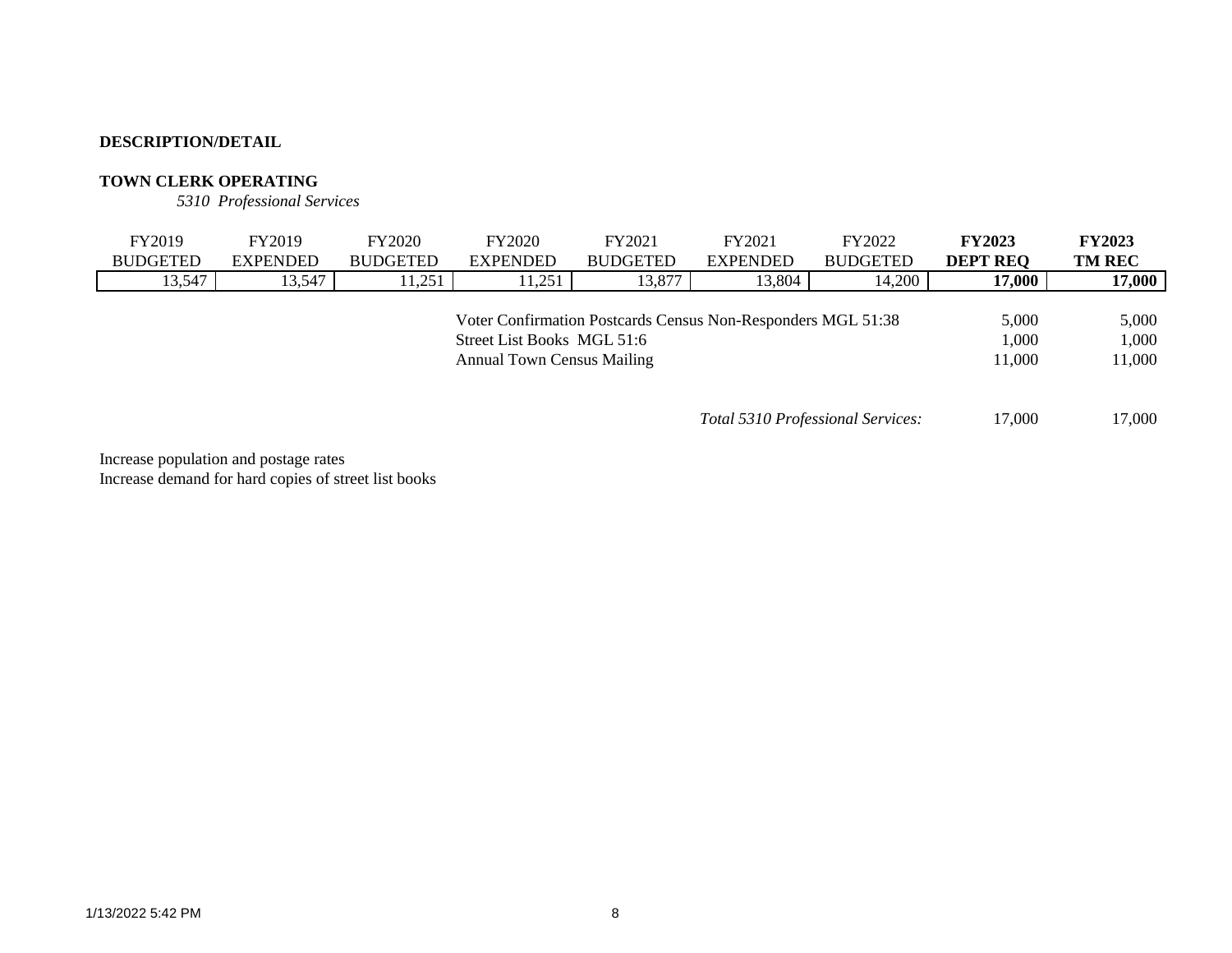# **TOWN CLERK OPERATING**

*5340 Communications*

| TY2019          | Y2019    | FY2020                   | FY2020                   | FY2021          | FY2021          | FY2022                      | <b>FY2023</b>   | <b>FY2023</b> |
|-----------------|----------|--------------------------|--------------------------|-----------------|-----------------|-----------------------------|-----------------|---------------|
| <b>BUDGETED</b> | EXPENDED | <b>BUDGETED</b>          | EXPENDED                 | <b>BUDGETED</b> | <b>EXPENDED</b> | <b>DGETED</b><br><b>BUL</b> | <b>DEPT REO</b> | <b>TM REC</b> |
|                 |          | $\overline{\phantom{0}}$ | $\overline{\phantom{0}}$ |                 |                 | $\overline{\phantom{0}}$    |                 |               |

*Total 5340 Communications:* - -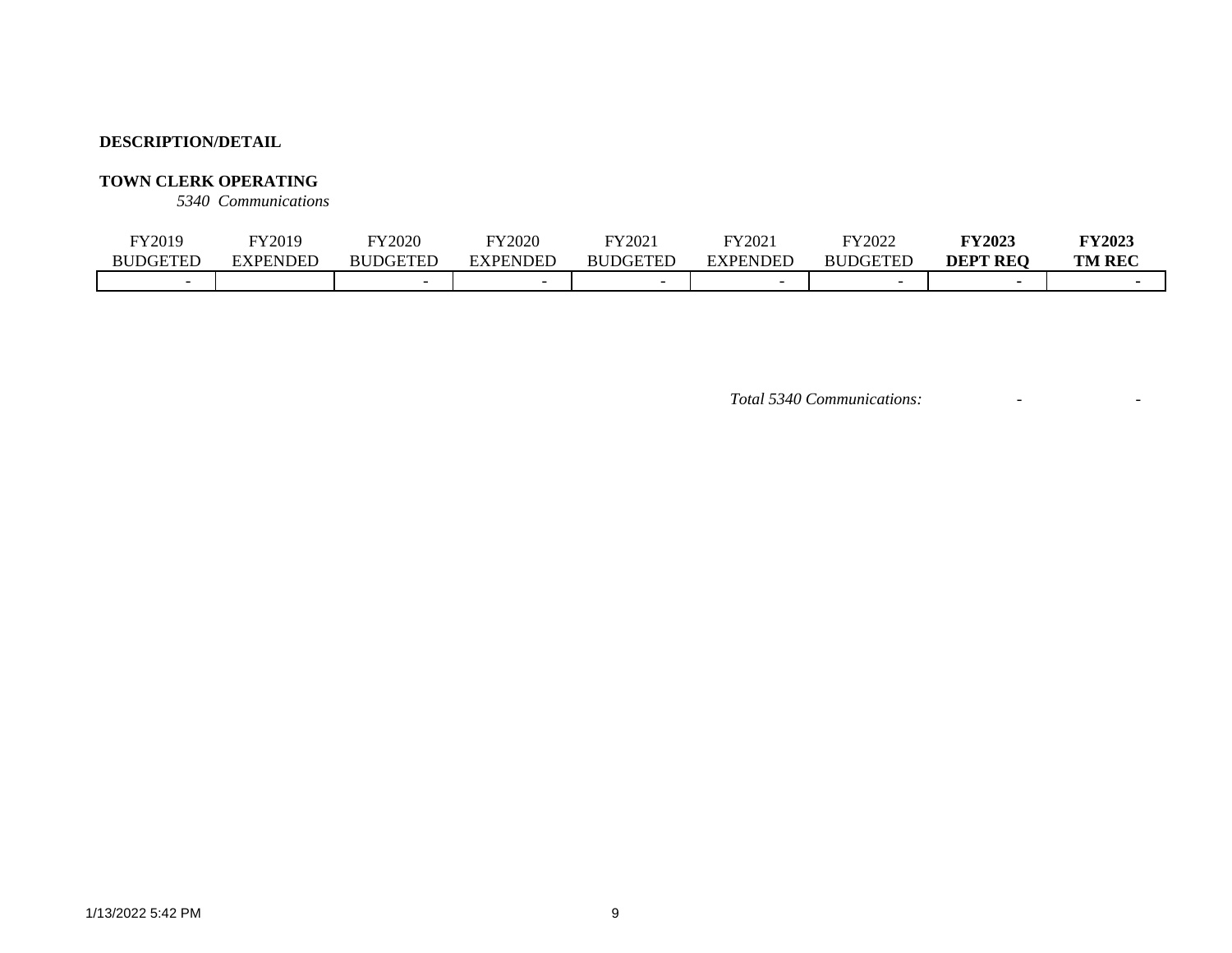# **TOWN CLERK OPERATING**

*5420 Office Supplies*

| FY2019                                                                                                                                   | FY2019             | <b>FY2020</b>   | <b>FY2020</b>   | FY2021          | FY2021          | FY2022          | <b>FY2023</b>   | <b>FY2023</b> |
|------------------------------------------------------------------------------------------------------------------------------------------|--------------------|-----------------|-----------------|-----------------|-----------------|-----------------|-----------------|---------------|
| <b>BUDGETED</b>                                                                                                                          | <b>EXPENDED</b>    | <b>BUDGETED</b> | <b>EXPENDED</b> | <b>BUDGETED</b> | <b>EXPENDED</b> | <b>BUDGETED</b> | <b>DEPT REQ</b> | <b>TM REC</b> |
| .079                                                                                                                                     | 1,079              | 2,600           | 2,567           | 1,600           | 1,114           | 0.600           | 1,600           | 1,600         |
| Copy Paper, Bond Paper for Vital Records, Toner, Binders, Filing Materials, Envelopes, writing materials<br><b>FY 19</b><br><b>FY 20</b> | 1079.05<br>2567.49 |                 |                 |                 |                 |                 | 1,600           | 1,600         |

FY 21 1113.69 *Total 5420 Office Supplies:* 1,600 1,600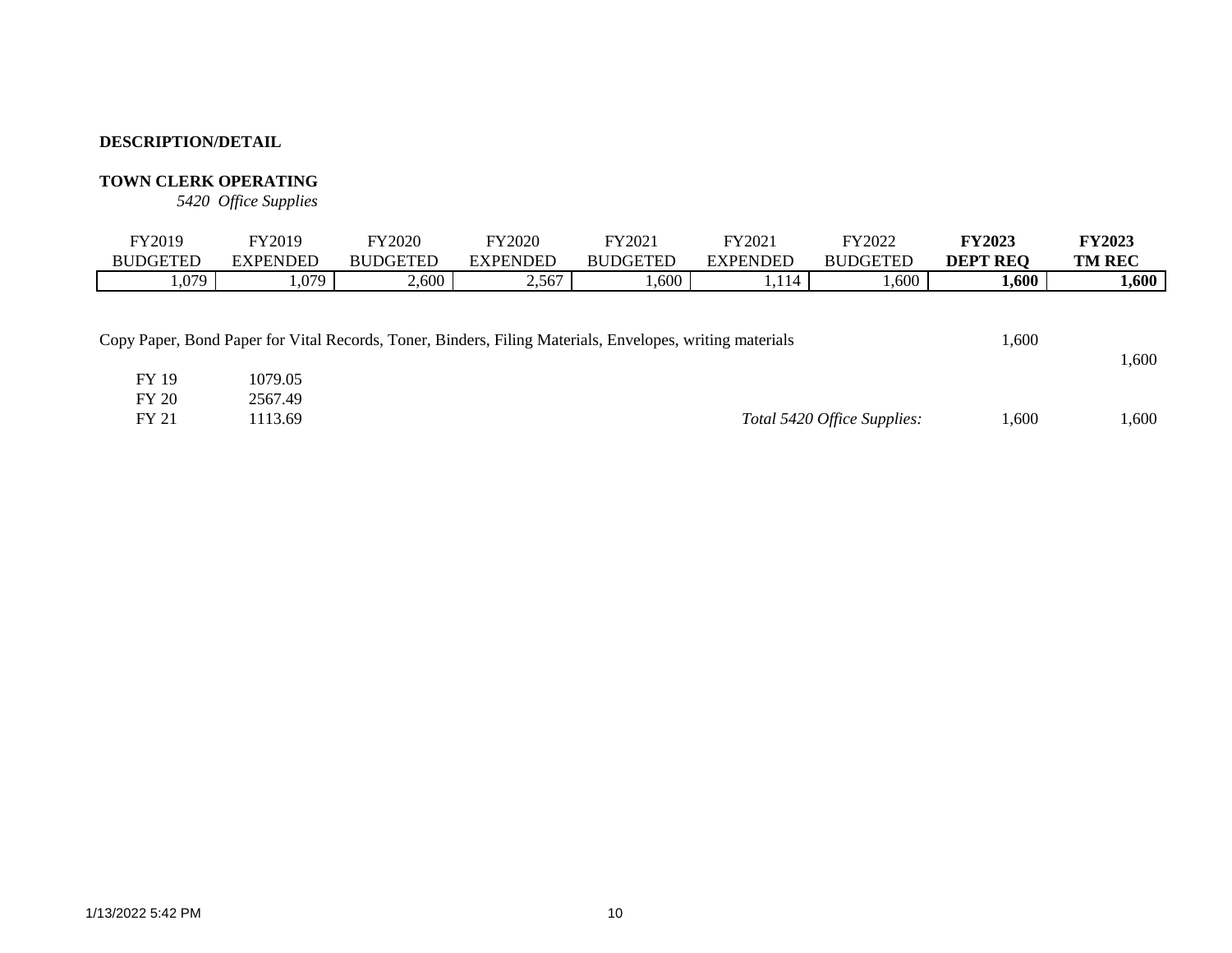#### **TOWN CLERK OPERATING**

*5431 Other Equipment*

| FY2019          | FY2019   | FY2020              | FY2020         | FY2021          | FY2021   | FY2022                   | <b>FY2023</b>   | <b>FY2023</b> |
|-----------------|----------|---------------------|----------------|-----------------|----------|--------------------------|-----------------|---------------|
| <b>BUDGETED</b> | EXPENDED | <b>BUDGETED</b>     | <b>XPENDEL</b> | <b>BUDGETED</b> | EXPENDED | <b>BUDGETED</b>          | <b>DEPT REO</b> | <b>TM REC</b> |
|                 |          | 5 310<br>ັບ ເປີ 1 - | 5,300          |                 |          | $\overline{\phantom{0}}$ |                 |               |

*Total 5431 Other Equipment:* - -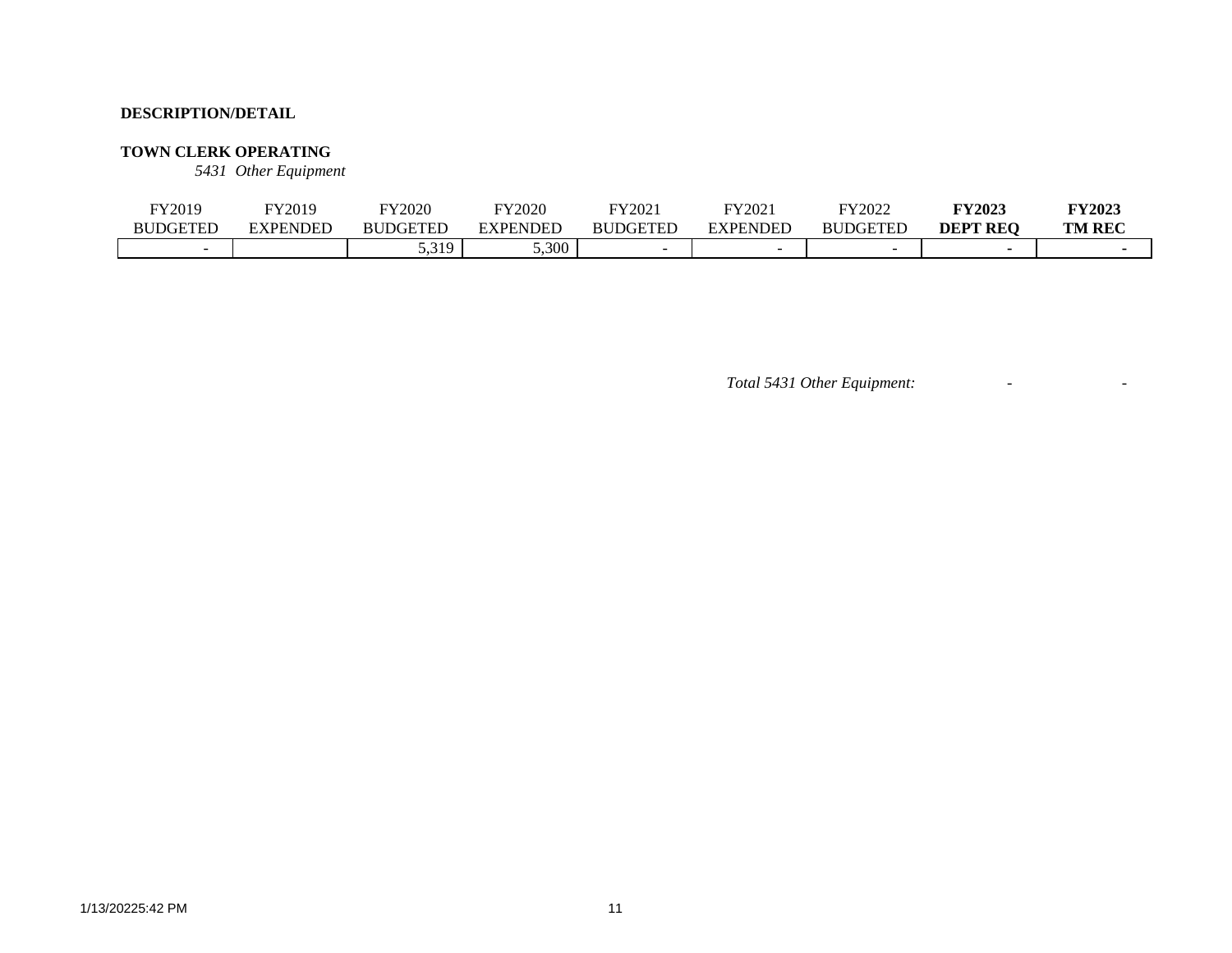# **TOWN CLERK OPERATING**

*5701 Travel*

| FY2019          | FY2019              | <b>FY2020</b>   | FY2020         | FY2021          | FY2021   | FY2022          | <b>FY2023</b>             | <b>FY2023</b> |
|-----------------|---------------------|-----------------|----------------|-----------------|----------|-----------------|---------------------------|---------------|
| <b>BUDGETED</b> | <b>EXPENDED</b>     | <b>BUDGETED</b> | EXPENDED       | <b>BUDGETED</b> | EXPENDED | <b>BUDGETED</b> | <b>REQ</b><br><b>DEPT</b> | <b>TM REC</b> |
| 400             | $\overline{ }$<br>. | 1 ລລ<br>- 22    | $\sim$<br>- 22 | 400             | 70       | 400             | 400                       | 400           |
|                 |                     |                 |                |                 |          |                 |                           |               |

Travel to and from various Town Clerk organization's meetings, conferences, and certification programs 400 400

*Total 5701 Travel:* 400 400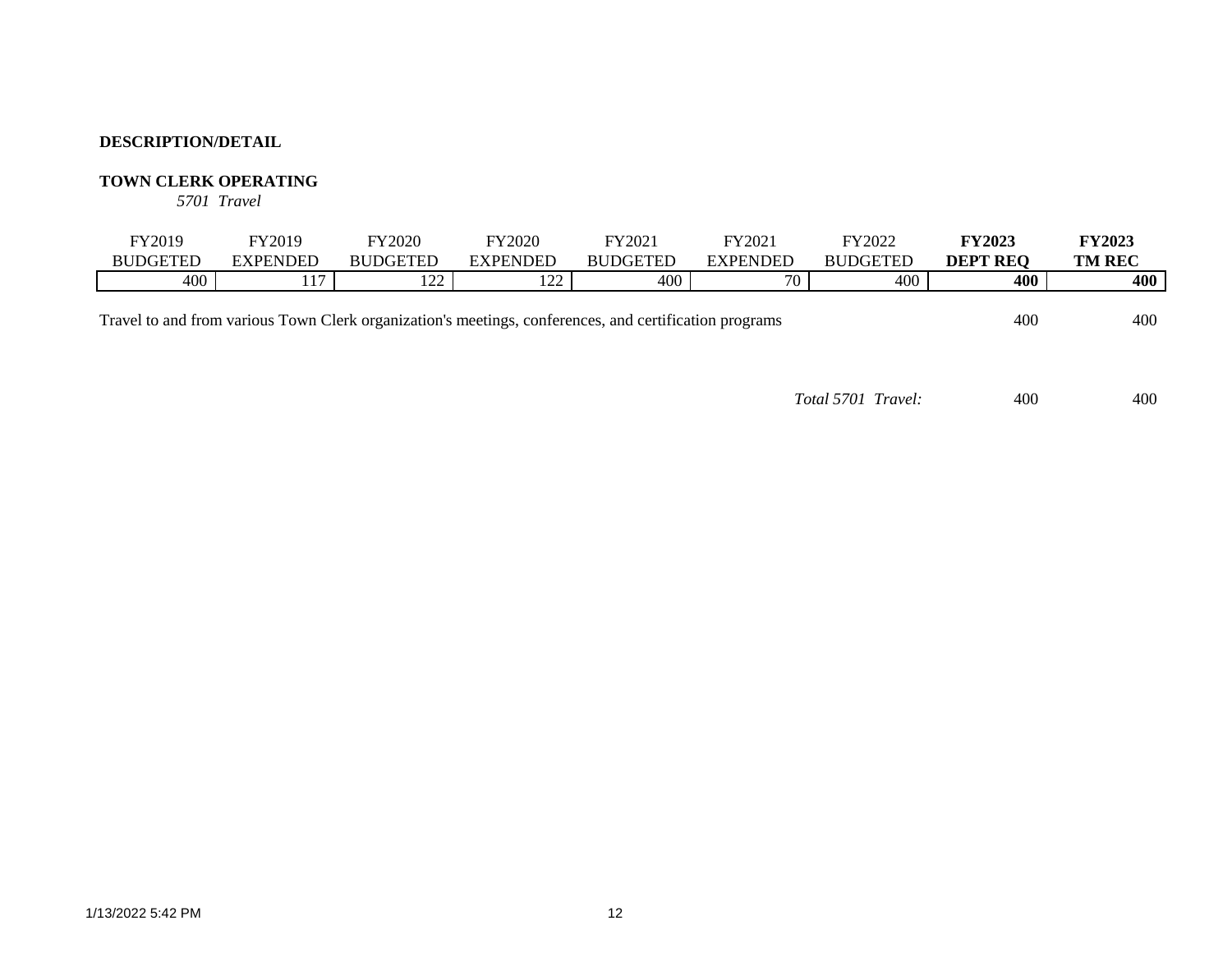# **TOWN CLERK OPERATING**

*5703 Dues and Memberships*

| FY2019          | FY2019          | <b>FY2020</b>   | FY2020   | FY2021          | FY2021   | FY2022          | <b>FY2023</b>      | <b>FY2023</b> |
|-----------------|-----------------|-----------------|----------|-----------------|----------|-----------------|--------------------|---------------|
| <b>BUDGETED</b> | <b>EXPENDED</b> | <b>BUDGETED</b> | EXPENDED | <b>BUDGETED</b> | EXPENDED | <b>BUDGETED</b> | <b>REQ</b><br>DEPT | <b>TM REC</b> |
| 400             | 275<br>ن ، ب    | 445             | 445      | 445             | 395      | -445            | 430                | 430           |

| <b>MA Town Clerk Association</b>                | 150 | 150 |
|-------------------------------------------------|-----|-----|
| International Institute of City and Town Clerks | 215 | 215 |
| Middlesex City and Town Clerk Association       | 30  | 30  |
| New England Town Clerk Assoc.                   | 35  | 35  |
| Total 5703 Dues and Memberships:                | 430 | 430 |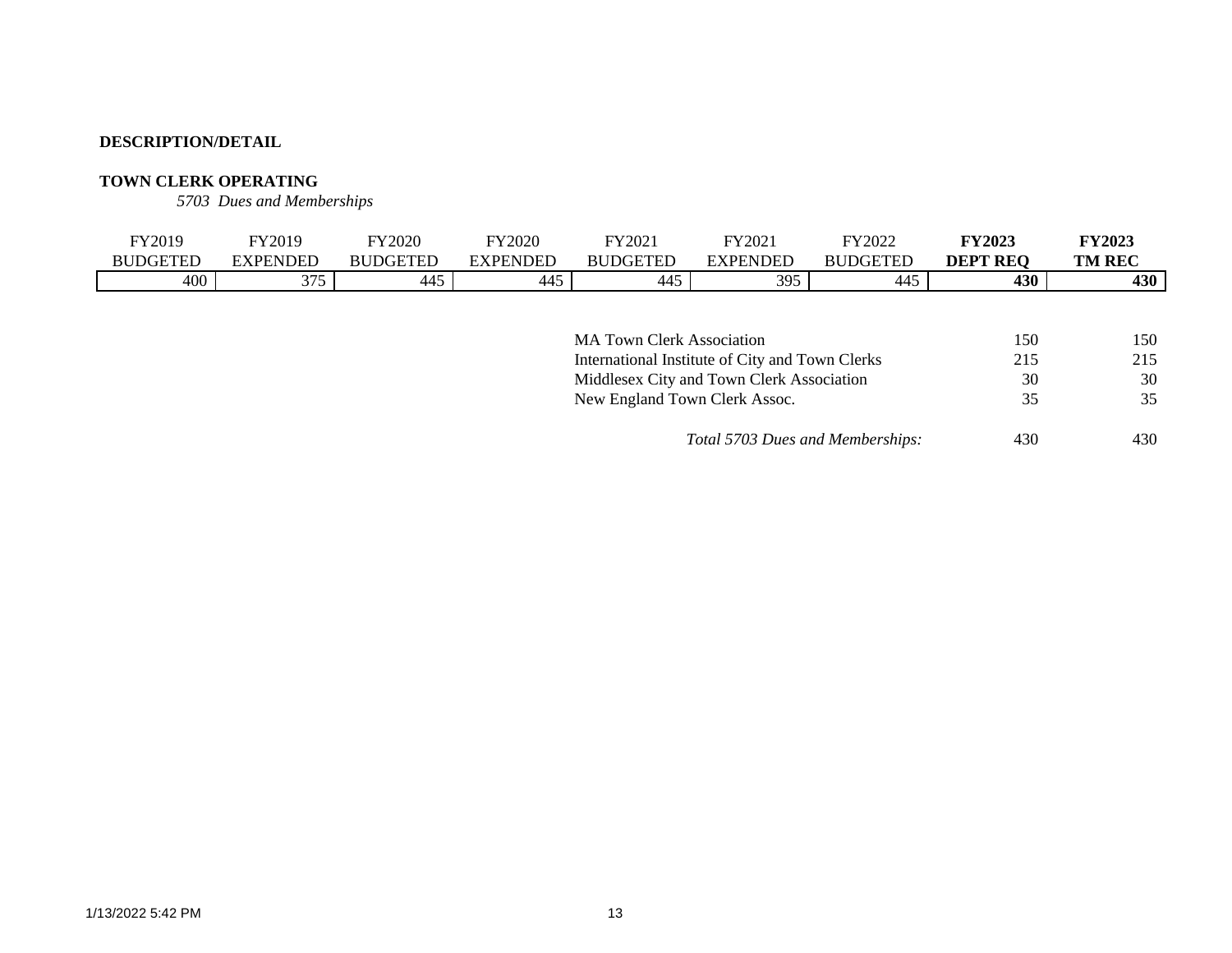### **TOWN CLERK OPERATING**

*5790 Staff Development*

| TY2019<br><b>BUDGETED</b> | FY2019<br><b>EXPENDED</b> | FY2020<br><b>BUDGETED</b> | FY2020<br><b>EXPENDED</b> | $\text{FY}2021$<br><b>BUDGETED</b> | FY2021<br><b>EXPENDED</b> | FY2022<br><b>BUDGETED</b> | <b>FY2023</b><br>DEPT<br><b>REO</b> | <b>FY2023</b><br><b>TM REC</b> |
|---------------------------|---------------------------|---------------------------|---------------------------|------------------------------------|---------------------------|---------------------------|-------------------------------------|--------------------------------|
| ,200                      | 1,130                     | 743                       | 743                       | .,200                              | 426                       | ,200                      | 1,200                               | 1,200                          |
|                           |                           |                           |                           |                                    |                           |                           |                                     |                                |

MA Town Clerk Assoc conferences 1,200 1,200 Middlesex City & Town Clerk Assoc. meetings New England Assoc. City & Town Clerk conferences NEMCI MMC Certification Program MCPPO Training and Certification Programs

*Total 5790 Staff Development:* 1,200 1,200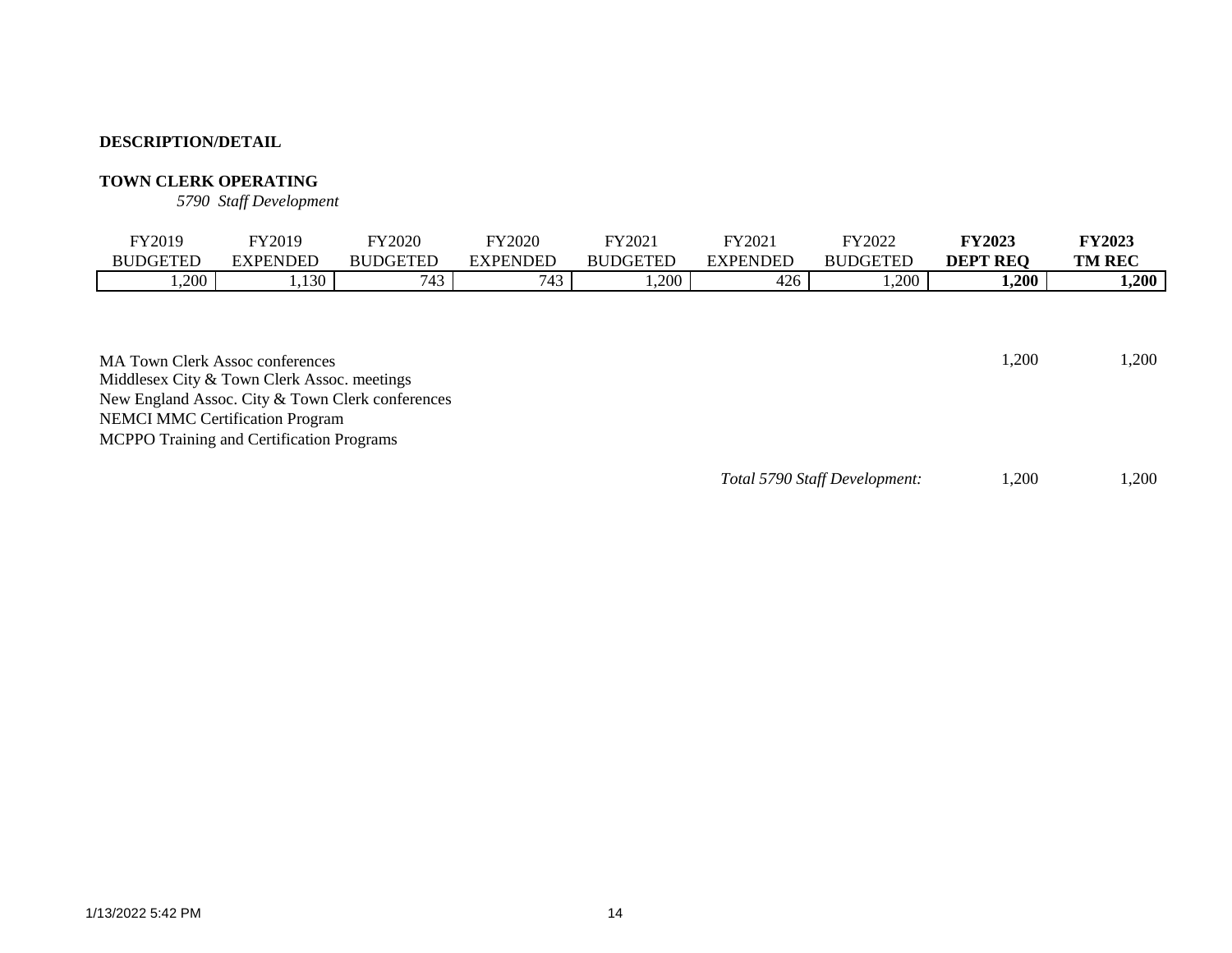# **TOWN CLERK**

*5833 Capital Outlay*

| FY2019                   | FY2019   | FY2020          | FY2020                   | FY2021          | FY2021   | $\nabla$ Y2022  | <b>FY2023</b>   | <b>FY2023</b> |
|--------------------------|----------|-----------------|--------------------------|-----------------|----------|-----------------|-----------------|---------------|
| <b>BUDGETED</b>          | EXPENDED | <b>BUDGETED</b> | EXPENDED                 | <b>BUDGETED</b> | EXPENDED | <b>BUDGETED</b> | <b>DEPT REO</b> | <b>TM REC</b> |
| $\overline{\phantom{0}}$ |          |                 | $\overline{\phantom{0}}$ |                 |          |                 |                 |               |

*Total 5833 Capital Outlay:* - -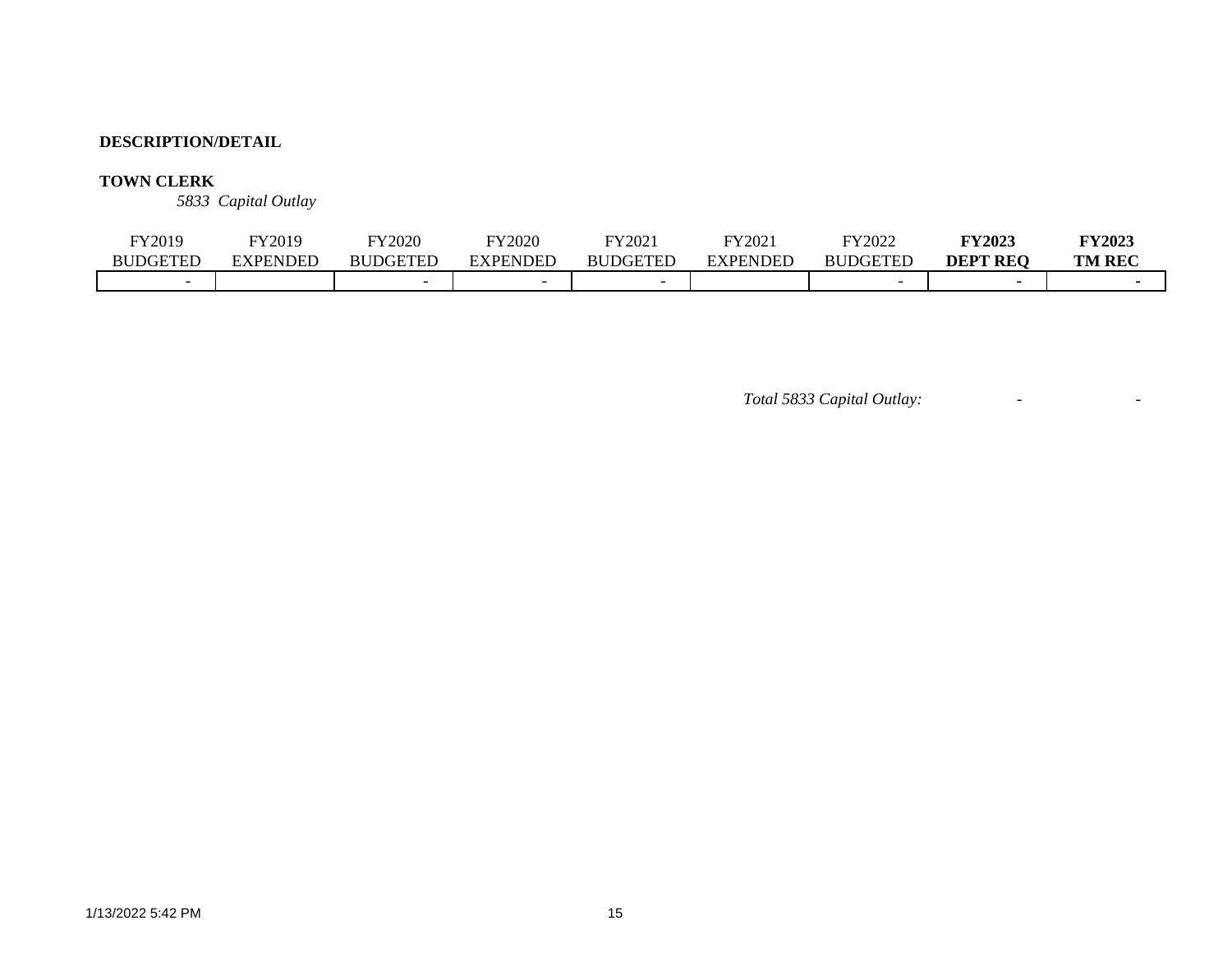# **FY 2023 Budget Unfunded Priorities Town Clerk**

Create an Election Specialist Position

The position will be offered to a current staff member in addition to their regular responsibilities and compensated with an annual stipend.

Reason: Election implementation is an important and complex function of the Town Clerk's Office. Succession planning helps to prepare for all contingencies by preparing high-potential workers for advancement. It is my intent to appoint a current employee who has consistently displayed the skills necessary to be successful in this role.